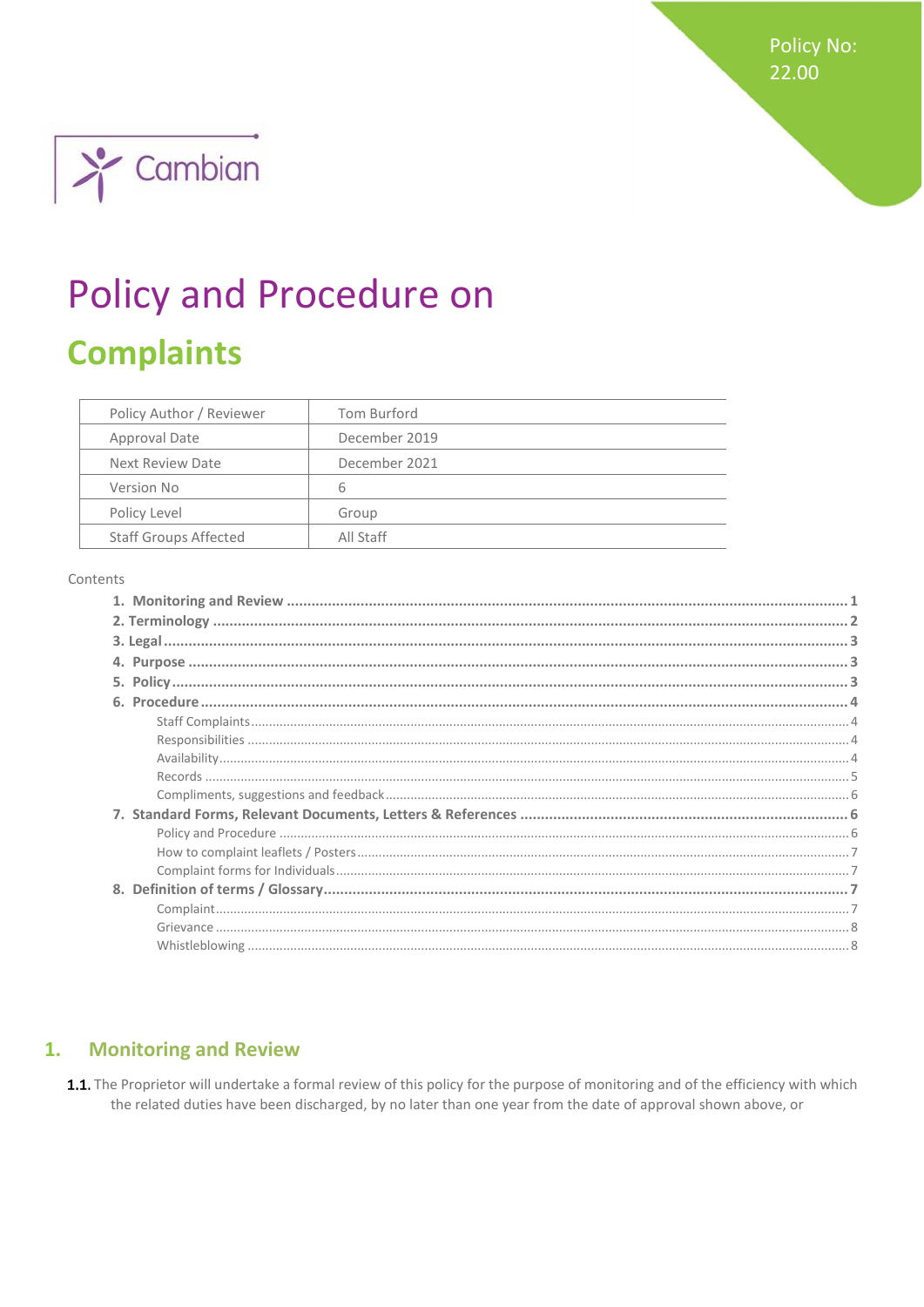

® Cambian Group Print Date: 19-Oct-21 Page 1 of 8

earlier if significant changes to the systems and arrangements take place, or if legislation, regulatory requirements or best practice guidelines so require.

Signed:

September 2021 September 2021

August 1

Sara Ferguson **Andrew Sutherland Head Teacher Representative, Proprietor- Cambian Group**

September 2021

# <span id="page-1-0"></span>**2. Terminology**

2.1. Our aim is to use consistent terminology throughout this policy and all supporting documentation as follows:

| 'Establishment' or 'Location | this is a generic term which means the Children's<br>Home/school/college.                                                                                                                 |  |  |
|------------------------------|-------------------------------------------------------------------------------------------------------------------------------------------------------------------------------------------|--|--|
| <b>Individual</b>            | means any child or young person under the age of 18 or young<br>adult between the ages of 18 and 25.                                                                                      |  |  |
| <b>Service Head</b>          | This is the senior person with overall responsibility for the                                                                                                                             |  |  |
| <b>Key Worker</b>            | Members of staff that have special responsibility for Individuals<br>residing at or attending the Establishment.                                                                          |  |  |
| Parent                       | means parent or person with Parental Responsibility                                                                                                                                       |  |  |
| <b>Regulatory Authority</b>  | Regulatory Authority is the generic term used in this policy to<br>describe the independent regulatory body responsible for<br>inspecting and regulating services. E.g Ofsted, CQC, CSSIW |  |  |
| <b>Social Worker</b>         | This means the worker allocated to the child/family. If there is no<br>allocated worker, the Duty Social Worker or Team Manager is<br>responsible.                                        |  |  |
| <b>Placing Authority</b>     | Placing Authority means the local authority/agency responsible<br>for placing the child or commissioning the service                                                                      |  |  |
| <b>Staff</b>                 | Means full or part-time employees of Cambian, agency workers,<br>bank workers, contract workers and volunteers and students on<br>placement.                                              |  |  |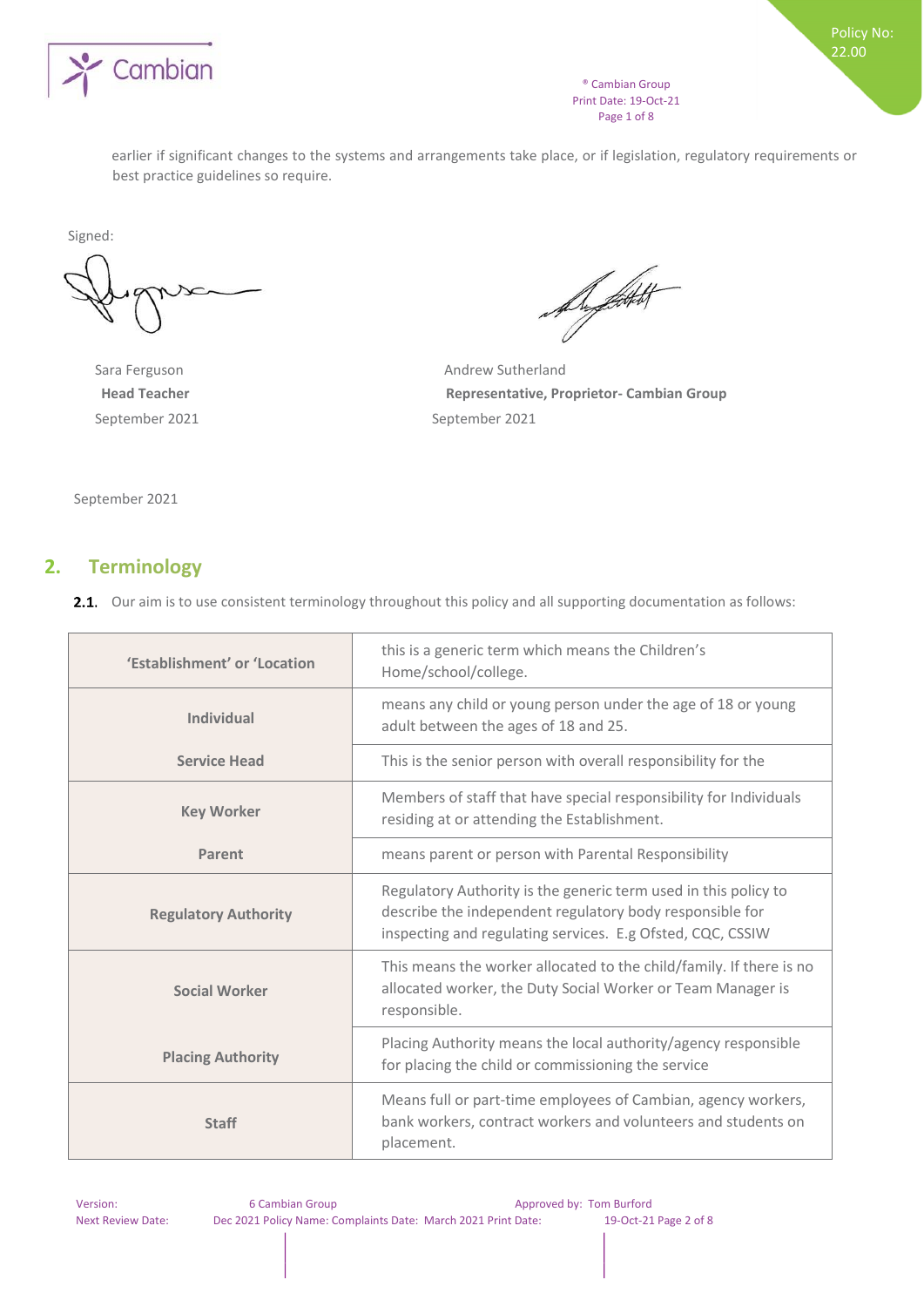

#### **CambianKPI**

Means the Cambian online in-house information system which holds data for each site on quality measures.

#### <span id="page-2-0"></span>**3. Legal**

- 3.1. Quality Standards for Children's Homes and NMS for Residential Special Schools, available at: www.gov.co.uk and Fundamental Standards 2015
- **3.2.** Children's Homes (England) Regulations 2015
- **3.3.** Health and Social Care Act 2008 (Regulated Activities) Regulations 2014 (part 3) as amended) Regulation 16.
- **3.4.** National Minimum Standards for Independent Health Care Services in Wales
- **3.5.** Mental Health Act 1983 Code of Practice
- **3.6.** The Education (Independent School Standards Compliance Record) (England) (Amendment) Regulations,
- 3.7. Care Home (Wales) Regulations (2002) (Amendments 2003 and 2011)
- **3.8.** HIW National Minimum Standards for Independent HealthCare Services in Wales, CSSIW, Quality Standards and 3.9.

Mental Health Act Code of Practice

### <span id="page-2-1"></span>**4. Purpose**

- $4.1.$ To provide all staff with clear policy, procedures and guidelines for managing compliments, suggestions, comments and complaints.
- **4.2.** To deal promptly, effectively and fairly with complaints by individuals if they have capacity themselves and other interested persons on their behalf such as parents/guardians and members of the public.
- **4.3.** To promote an open culture and rational attitude amongst individuals and staff towards complaints.
- 4.4. To improve the Group's service to individuals, placing authorities and parents/guardians.
- **4.5.** To clarify the differences between concerns, negative comments, criticisms etc made about the service we provide, which are resolved informally within the location, and formal complaints, which may addressed by those outside the location.

# <span id="page-2-2"></span>**5. Policy**

- **5.1.** Cambian takes all complaints and comments seriously. It aims to promote an open culture and will be responsive where such issues are raised in a transparent and robust manner in order to ensure that dissatisfaction is minimised and any comments and suggestions are considered and acted upon using a learning framework.
- **5.2.** No member of staff who has been implicated in a complaint may take part in any element of the investigation or decision making process associated with any final actions or outcomes.
- **5.3.** Cambian will use all complaints and suggestions as an opportunity to learn and inform service improvement where appropriate and to strengthen the relationship with the individual, those acting on their behalf and the public.
- 5.4. For the purpose of this policy, a complaint is a written or oral/verbal expression of dissatisfaction or disquiet in relation to the location's exercise of its functions in relation to its current individuals.
- **5.5.** The Head of Service is responsible for ensuring that each individual and those acting on their behalf, if appropriate, is provided with information about the complaints procedure in a format and style appropriate to their needs and their ability to understand. Individuals will be provided with information about how they can make a complaint and such

| Version:          | 6 Cambian Group                                               | Approved by: Tom Burford |                       |
|-------------------|---------------------------------------------------------------|--------------------------|-----------------------|
| Next Review Date: | Dec 2021 Policy Name: Complaints Date: March 2021 Print Date: |                          | 19-Oct-21 Page 3 of 8 |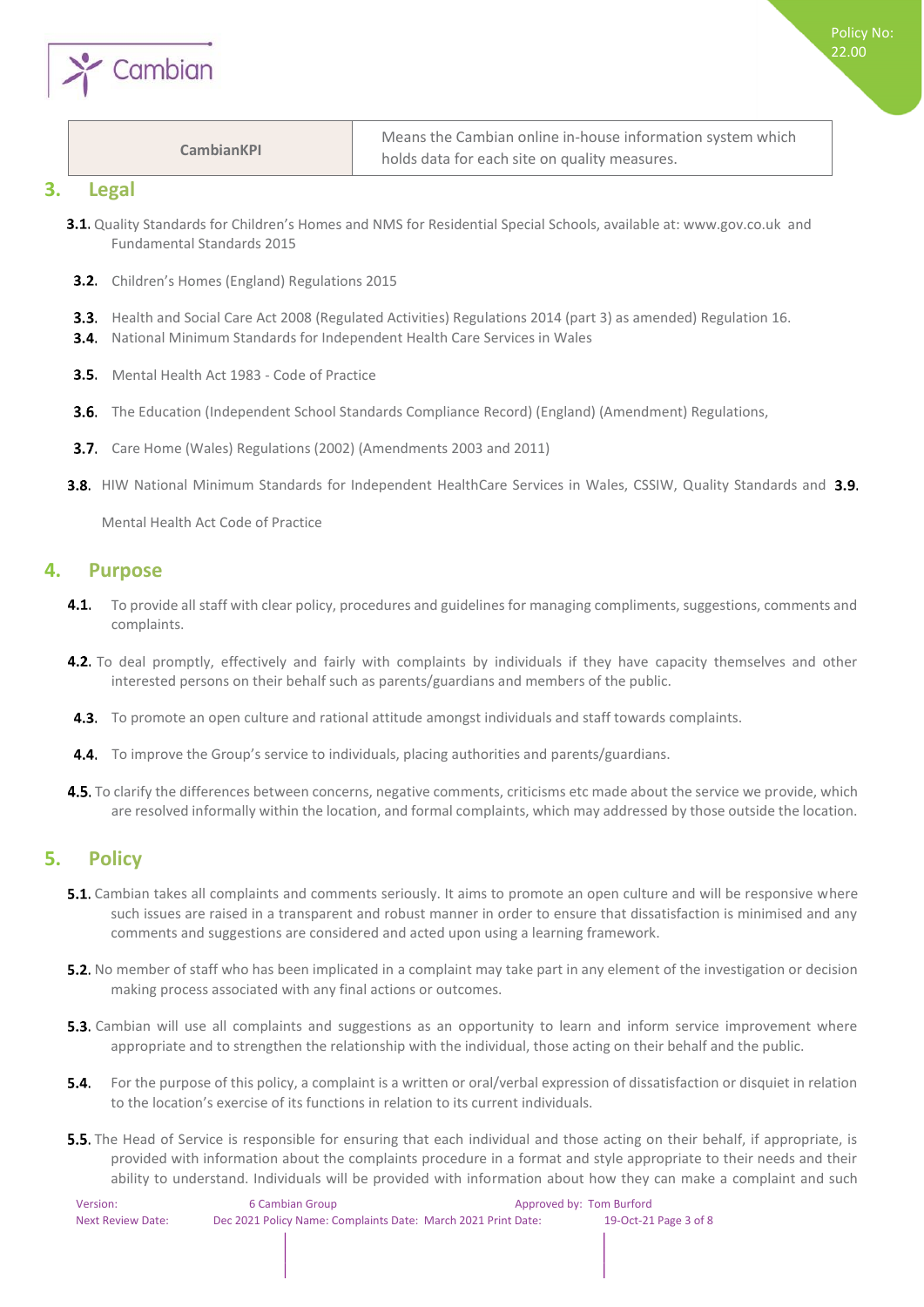

guidance will be available on site at all times. Where appropriate guidance (e.g. a poster) on how to make a complaint will be displayed on site.

Policy No: 22.00

**5.6.** Cambian fully supports individual's right to refer any complaint, at any stage to an external body. In addition all sites have an independent visitor who visits and some operate a link advocate – both of whom can support individuals who

wish to make complaints. Contact details for both the independent visitor and advocate are made available to all service users.

# <span id="page-3-0"></span>**6. Procedure**

- $6.1.$ The Complaints Procedure shall be operated independently of all other Group procedures, such as the Disciplinary and Grievance Procedures, Harassment Policy, Child Protection/Adult Safeguarding Policy.
- 6.2. Each location will tailor the generic Cambian Complaints Procedure to detail the local procedures and contact details of those with responsibility. For the purpose of this policy the term Complaints Procedure relates to the location's personalised Complaints Procedure.
- 6.3. The Complaints Procedure will be reviewed annually by the group in line with the Policy and the Head of Service will be responsible for continuous monitoring, refinement and audit.
- 6.4. All locations shall operate a Complaints Procedure, which can be invoked, on behalf of an individual, by an individual him/herself, placing authorities, parents/guardians, staff and other interested persons. All of whom may also inform an external body about their complaint if they so wish.

#### <span id="page-3-1"></span>**Staff Complaints**

 $6.5.$ Staff who wish to make a complaint are to follow the Grievance Policy (which encourages informal resolution ahead of the formal grievance process) or the Whistleblowing Policy.

#### <span id="page-3-2"></span>**Responsibilities**

- 6.6. The Head of Service is responsible for the thorough investigation of all complaints and should take responsibility for ensuring that investigations undertaken by others are in line with this policy, procedure and associated documentation in order to ensure best practice standards are maintained.
- 6.7. The Head of Service is required to make available on request to their regulatory body a summary of all complaints arising over the previous 12 months.
- All locations will have a named **Complaints Co-ordinator** to manage the day to day receipt, recording and tracking of complaint management.
- 6.9. The Complaints Co-ordinator will normally be the Head of Service is small homes. For larger sites where the Complaints Co-ordinator is not the Head of Service they will liaise closely with the Head of Service to ensure all elements of any internal stage investigation are dealt with following procedure and within the published timescales.
- 6.10. For any complaint that is not resolved internally and requires external investigation, the Head of Service will act as the location contact for Operations Directors/other Cambian staff or external appeal panel members.
- **6.11. Managers** have day-to-day operational responsibility for this policy, and must ensure that all staff receive regular and appropriate guidance on its use.

#### <span id="page-3-3"></span>**Availability**

6.12. The Complaints Procedure shall be made available to all parents/guardians/carers, placing authorities, funding authorities, individuals, all members of staff and any other relevant persons.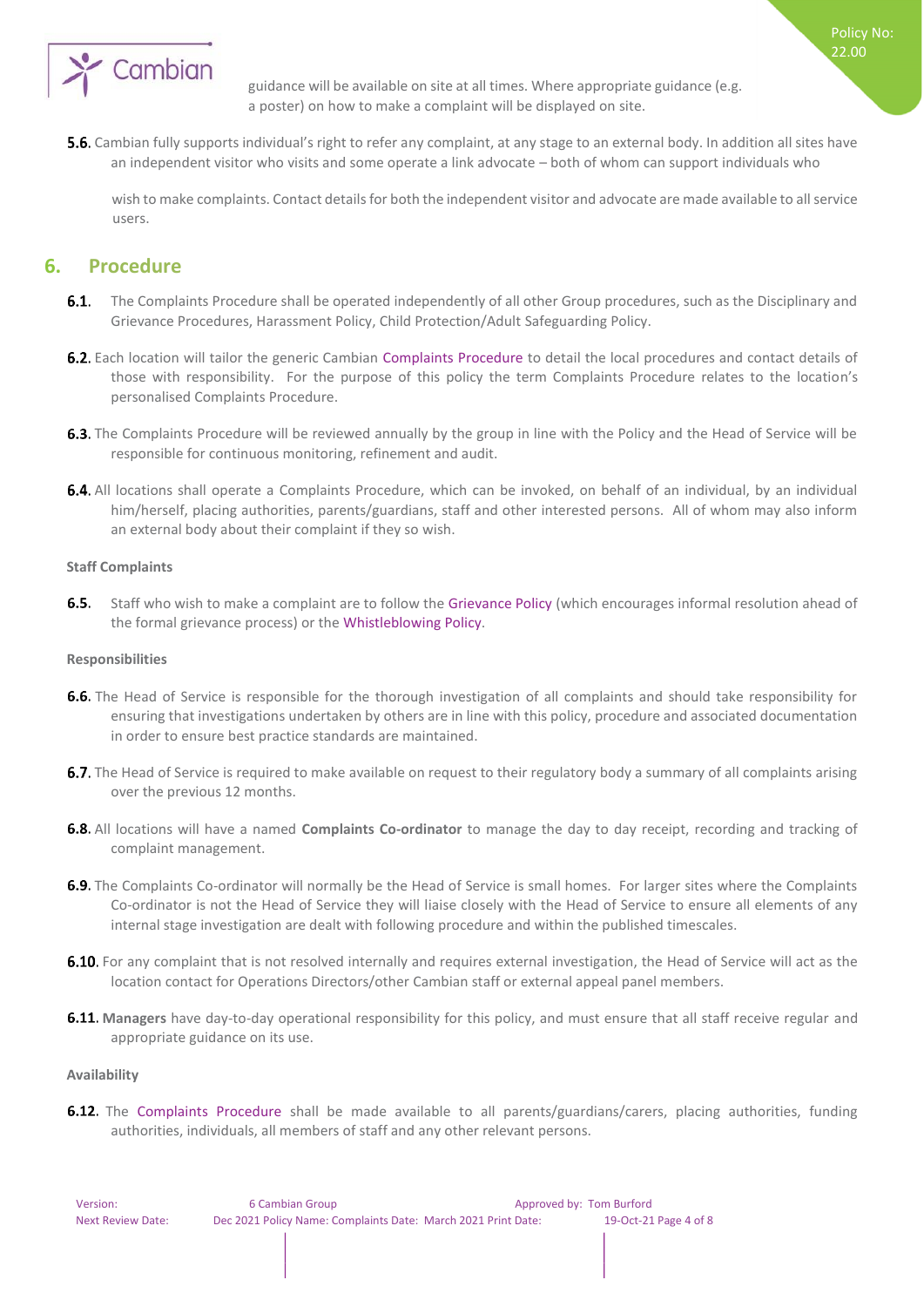

**6.13.** A copy of the Complaints Procedure shall be available at all times and displayed on the location's website where this is applicable.

Policy No: 22.00

- 6.14. A copy of the Complaints Procedure shall be available on request at all times for visitors to Cambian locations.
- 6.15. All Staff shall receive information on the complaints procedure as part of their induction with Cambian.
- **6.16.** Information on how to complain will be included in Children's Guides or Location Guides.
- 6.17. Individuals will also have access to printed complaint forms (22.09 a-g) and stamped pre-addressed envelopes to send to the relevant Operational leads if they choose not to speak with someone in their home or education setting. Heads of service will ensure that the forms and appropriately addressed envelopes are always readily available and that all individuals know where to access these. Depending on the service type, the addressed envelopes will be sent to either: • Education Services
	- Residential Services (West)
	- Residential Services (East)

At the following address

Cambian Group Metropolitan House 3 Darkes Lane Potters Bar Hertfordshire EN5 1JQ

#### <span id="page-4-0"></span>**Records**

6.18. A confidential record of all complaints received is to be documented on the relevant Record of Complaints Tracking Form: 22.03a for all individuals and 22.03b for all parents/guardians/public/authorities which shall be kept in the location's confidential **Complaints File**, which all locations must maintain. After completion the Complaints Tracking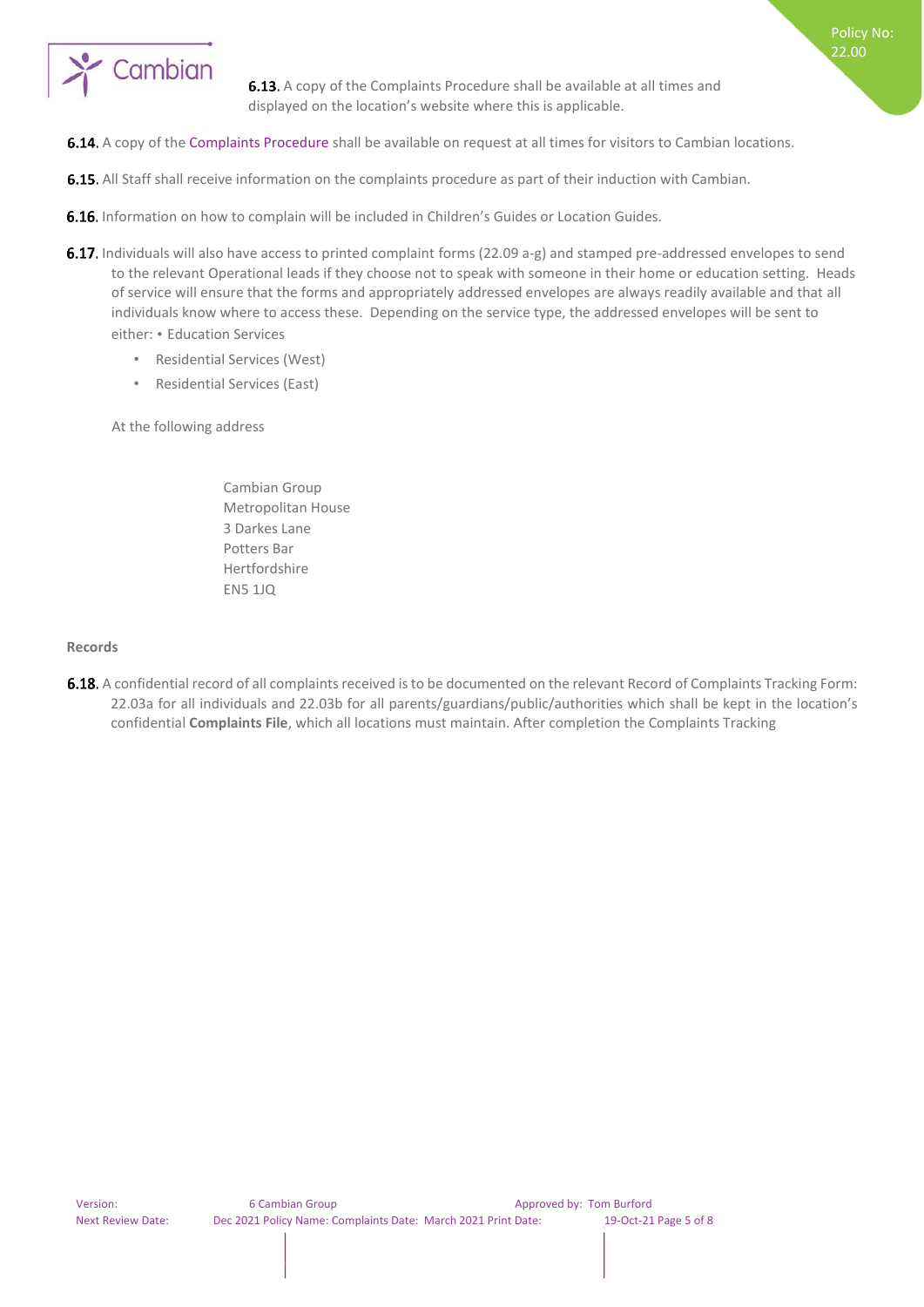

Form 22.03a and 22.03b (if used) shall be kept in the confidential Complaints File along with any statements, letters, etc associated with the complaint.

- 6.19. Complaints which are investigated by outside agencies or regulatory authorities shall also be recorded and full details placed in the Complaints File.
- **6.20.** All complaints received within a week should be recorded on **CambianKPI** for in the preceding week.
- 6.21. A Complaints log shall be maintained which will record brief details of each complaint, cross referenced to the Complaints File.
- **6.22.** For each complaint the following brief details shall be recorded under the following headings:
	- Complaint number (i.e. 001SS or 010KPR etc).
	- Date complaint received
	- Name of person receiving it.
	- Name of person making complaint and relationship to individual.
	- Name of individual concerned.
	- Nature of complaint.
	- Action taken.
	- Outcome of action taken.
	- Whether complaint upheld, partially upheld or not upheld.
	- The number of the final Complaint Letter sent (1 to 9) and date sent.
- **6.23.** Where the Head of Service identifies it as appropriate, a copy of the complaint and response may be kept in the individual's record to understand and trace decisions concerning the path of care. Issues of confidentiality concerning the complaint are to be taken into consideration regarding this. (Refer to Data Protection Policy for guidance).

#### <span id="page-5-0"></span>**Compliments, suggestions and feedback**

6.24. Any compliments, suggestions or feedback received by staff should be recorded separately on a Compliments Log to be held by the Head of Service and be managed under the Consultation, Communication and Feedback Policy and Procedures.

# <span id="page-5-1"></span>**7. Standard Forms, Relevant Documents, Letters & References**

#### <span id="page-5-2"></span>**Policy and Procedure**

- 7.1. 22.00 Policy Complaints
- 7.2. 22.01 Procedure Complaints
- 7.3. 22.01a Procedure Complaints regarding the MHA
- 7.4. 22.02 Complaints Flowchart
- 7.5. 22.03 -Complaint Form written record of complaint
- 7.6. 22.04a Complaint Tracking Form Individuals
- 7.7. 22.04b Complaint Tracking Form Others
- 7.8. 22.05 Complaint log template
- 7.9. 22.06 Complaints Letter Templates 1-9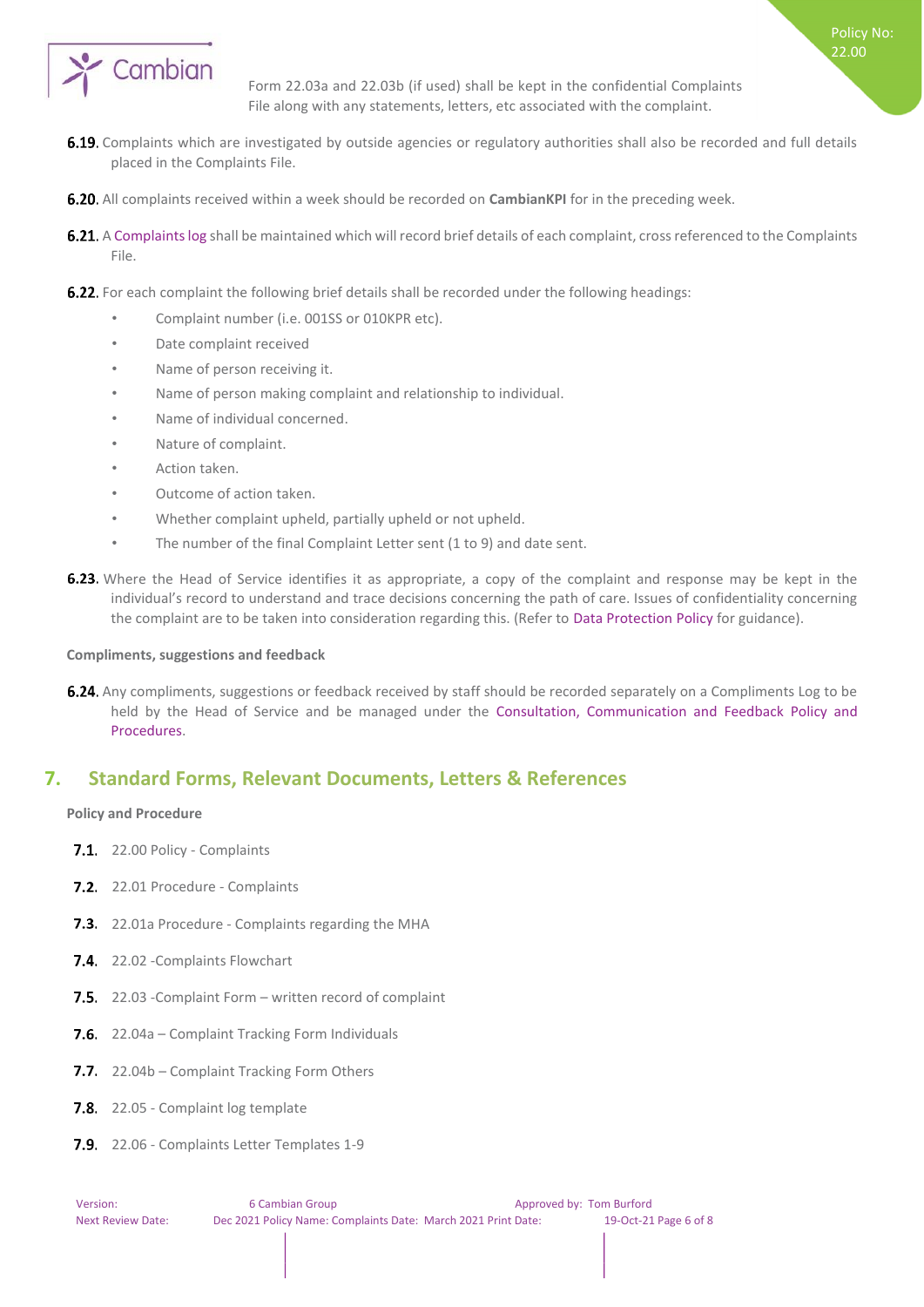

#### <span id="page-6-0"></span>**How to complaint leaflets / Posters**

7.10. 22.07 - How to Complain Pictorial Booklet

Policy No: 22.00

- 7.11. 22.07a Complaint Leaflet PECS Home
- 7.12. 22.07b Complaints Leaflet PECS School
- 7.13. 22.08a Complaint Information Poster for Individuals CHILDRENS HOMES
- 7.14. 22.08b Complaint Information Poster for Individuals EDUCATION
- 7.15. 22.08c Complaints Information for Parents, visitors and public
- 7.16. 22.08d Complaints Information Poster for Staff

#### <span id="page-6-1"></span>**Complaint forms for Individuals**

- 7.17. 22.09a Complaint Form for Individuals 7-13 OFSTED
- 7.18. 22.09b Complaint Form for Individuals 13+ OFSTED
- 7.19. 22.09c Complaint Form for Individuals CQC HOME
- 7.20. 22.09d Complaint Form for Individuals CSSIW
- 7.21. 22.09e Complaint Form for Individual 16+ CSSIW
- 7.22. 22.09f Complaint Form Deaf Services
- 7.23. 22.09g Complaint Form CQC Care Homes 16+

#### **Other Cambian Policy**

- 7.24. GHR 29 Grievance Policy
- 7.25. GHR 30 Whistleblowing Policy
- 7.26. GIG 02 Data Protection Policy
- 7.27. Consultation, Communication and Feedback Policy (including Compliments)
- 7.28. 25 Child Protection and Young Adult Safeguarding

#### **Guidance**

7.29. For further information about complaints and advocacy for children living in children's homes see [Get it sorted \(2004\)](https://www.gov.uk/government/publications/advocacy-services-for-children-and-young-people) [Guidance on providing effective advocacy services for children and young people making a complaint under the Children](https://www.gov.uk/government/publications/advocacy-services-for-children-and-young-people) [Act 1989](https://www.gov.uk/government/publications/advocacy-services-for-children-and-young-people)

# <span id="page-6-2"></span>**8. Definition of terms / Glossary**

#### <span id="page-6-3"></span>**Complaint**

8.1. For the purpose of this policy, a complaint is a written or oral/verbal expression of dissatisfaction or disquiet in relation to the location's exercise of its functions in relation to its current individuals.

| Version:          | 6 Cambian Group                                               | Approved by: Tom Burford |                       |
|-------------------|---------------------------------------------------------------|--------------------------|-----------------------|
| Next Review Date: | Dec 2021 Policy Name: Complaints Date: March 2021 Print Date: |                          | 19-Oct-21 Page 7 of 8 |